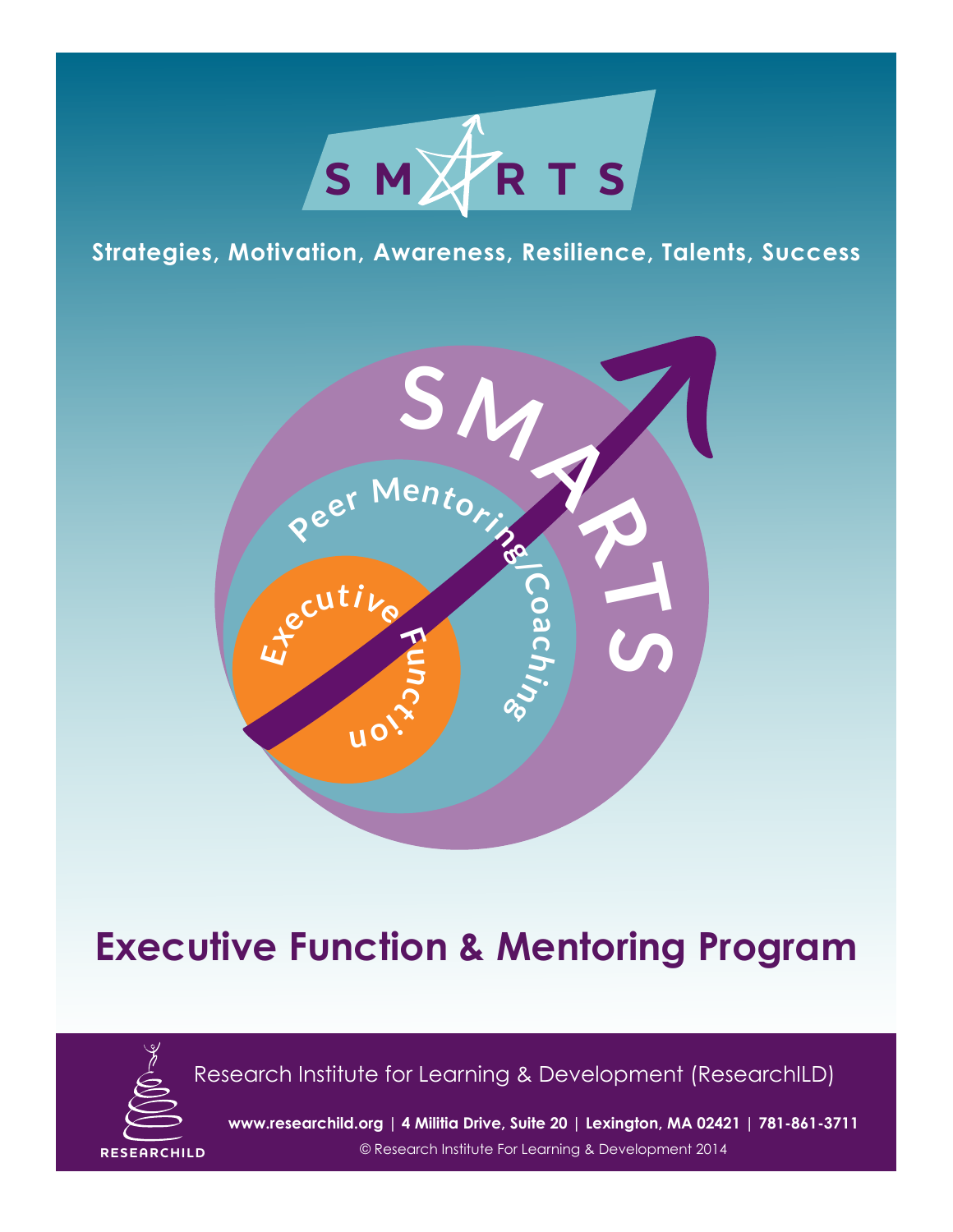SMARTS

## **THE SMARTS ONLINE EXECUTIVE FUNCTION CURRICULUM OVERVIEW**

Welcome to SMARTS Online, an evidenced-based curriculum for teaching executive function

strategies. The current curriculum is based on ten years of research and in-school studies completed by ResearchILD staff under the direction of Dr. Lynn Meltzer. The SMARTS Online curriculum has been sucessfully beta-tested in public, private, charter, and home schools across the United States.

SMARTS provides you with 30 lessons you can use to teach students strategies for accessing important executive function processes—goal setting, organizing, prioritizing, thinking flexibly, remembering, and self-monitoring. With SMARTS, students develop the self-understanding to know which strategies work best for them as well as **why**, **where**, **when,** and **how** to use those strategies to complete their homework, to plan long-term projects, and to study for tests.

Designed for students in grades 6–12, SMARTS works with existing curricula in general education classrooms, special education classrooms, learning centers and tutoring sessions. You can teach SMARTS in its entirety or select key lessons to reinforce specific strategies. Your SMARTS subscription connects you to:

- 30 evidence-based lessons with supporting handouts, PowerPoint presentations, and videos.
- Surveys to help you and your students understand their learning profiles.
- SMARTS Digital Training Sessions to help you get the most out of the curriculum.
- SMARTS Educator Forum where you can exchange ideas with other SMARTS educators.

**What Is Executive Function?**

Executive function is an umbrella term for the complex cognitive processes students use

to set goals, plan their time, organize and prioritize, think flexibly, access their working memory, self-monitor, and self-check. The model of a funnel helps to explain the importance of executive function processes for learning. When students learn to use executive function strategies, they



are able to coordinate (or "funnel") the various processes required to complete complex academic tasks such as taking notes or writing. When students have executive function weaknesses, the funnel becomes blocked and they are unable to produce work that reflects their true potential.

SMARTS lessons are grouped by five executive function processes that affect learning:

**Goal Setting:** Identifying short-term and long-term goals

**Cognitive Flexibility:** Switching easily between approaches; thinking flexibly

**Organizing and Prioritizing:** Sorting and ordering information based on relative importance

**Accessing Working Memory:** Remembering and manipulating information mentally

**Self-Monitoring and Checking:** Identifying and correcting personal errors

By fostering a culture of strategy use in your class-

room, you can help your students do more than just improve academically; they will increase their academic self-confidence as well as their effort and motivation to succeed in school. As our research and clinical work has shown, increased self-understanding and use of executive function strategies are critically important for a student's success in school and beyond.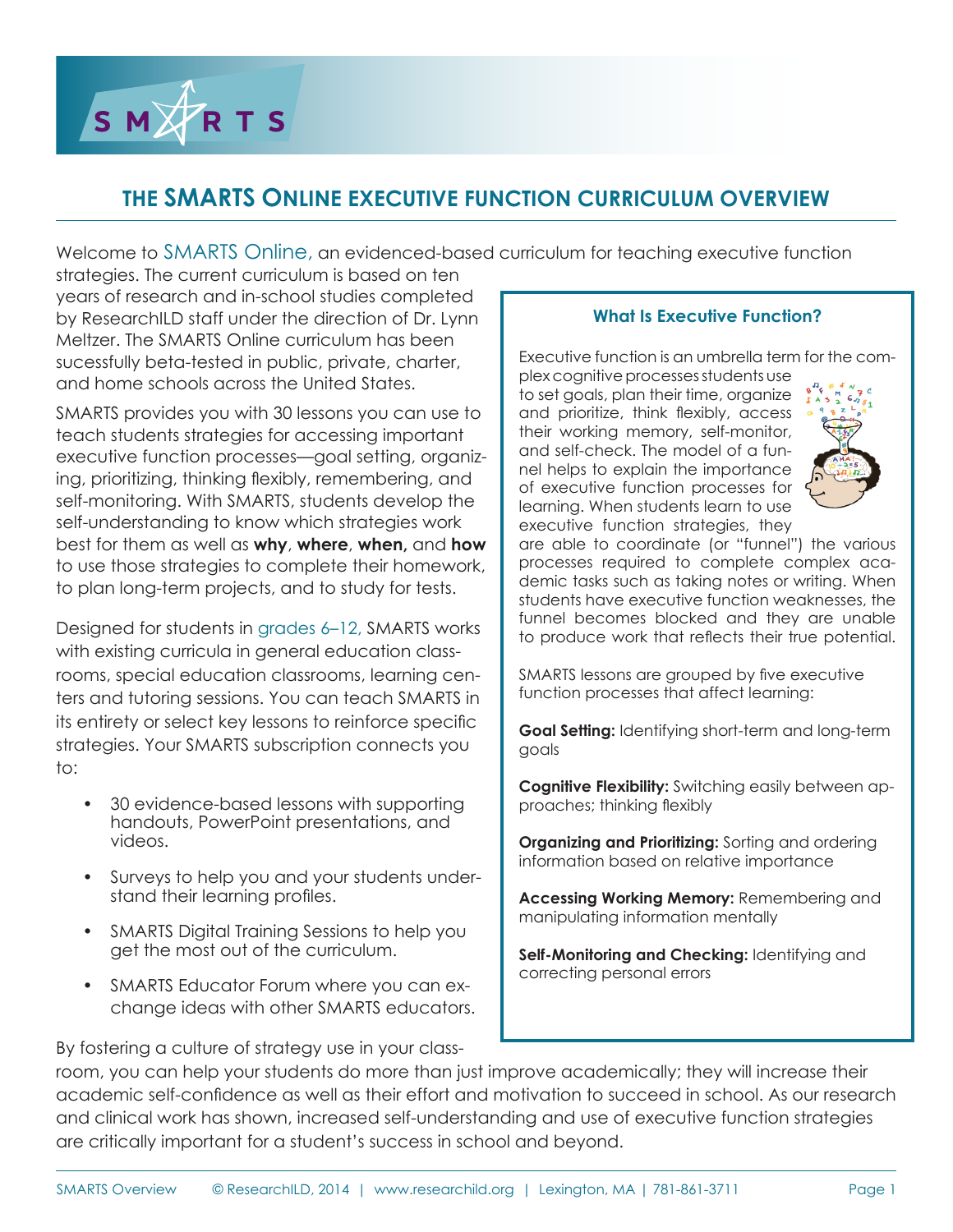

## **SMARTS Executive Function Curriculum**

| Unit 1. Introduction to Executive Function Strategies                                                                                                                                                                                                                                                                          |                                                                                                                                                                                                                                                       |                                                                                                                                                                                                                                          |  |
|--------------------------------------------------------------------------------------------------------------------------------------------------------------------------------------------------------------------------------------------------------------------------------------------------------------------------------|-------------------------------------------------------------------------------------------------------------------------------------------------------------------------------------------------------------------------------------------------------|------------------------------------------------------------------------------------------------------------------------------------------------------------------------------------------------------------------------------------------|--|
| <b>Learning Goals</b>                                                                                                                                                                                                                                                                                                          | <b>Lessons</b>                                                                                                                                                                                                                                        | <b>Outcomes</b>                                                                                                                                                                                                                          |  |
| Students will understand their<br>learning strengths and weak-<br>nesses and learn about execu-<br>tive function processes.                                                                                                                                                                                                    | 1.1 What is metacognition?<br>Thinking about thinking<br>1.2 What is cognitive flexibility?<br>Defining how to think flexibly<br>1.3 What is executive function?<br>The EF Wheel<br>1.4 I-SEE a strategy: What<br>makes a "strategy" a strat-<br>egy? | Students will be able to:<br>• Define metacognition<br>• Understand the core execu-<br>tive function processes<br>• Apply their knowledge of ex-<br>ecutive function strategies to<br>their understanding of them-<br>selves as learners |  |
| Unit 2. Goal Setting-Identifying short-term and long-term goals                                                                                                                                                                                                                                                                |                                                                                                                                                                                                                                                       |                                                                                                                                                                                                                                          |  |
| <b>Learning Goals</b>                                                                                                                                                                                                                                                                                                          | <b>Lessons</b>                                                                                                                                                                                                                                        | <b>Outcomes</b>                                                                                                                                                                                                                          |  |
| Students will learn to develop<br>appropriate goals with defin-<br>able outcomes.<br>Students will develop strategies<br>for implementing their goals<br>throughout the school year.                                                                                                                                           | 2.1 Identifying CANDO goals<br>2.2 Thinking through individual<br>goals                                                                                                                                                                               | Students will be able to:<br>• Define CANDO goals<br>• Describe the elements of<br>"good goals"<br>• Use a rubric to assess goals<br>• Design CANDO goals that<br>demonstrate reflective think-<br>ing                                   |  |
|                                                                                                                                                                                                                                                                                                                                | Unit 3. Cognitive Flexibility-Shifting problem-solving approaches; thinking flexibly                                                                                                                                                                  |                                                                                                                                                                                                                                          |  |
| <b>Learning Goals</b>                                                                                                                                                                                                                                                                                                          | <b>Lessons</b>                                                                                                                                                                                                                                        | <b>Outcomes</b>                                                                                                                                                                                                                          |  |
| Students will learn that mul-<br>tiple strategies can be used to<br>solve a given problem and will,<br>through repeated practice,<br>develop a variety of strategies<br>to support flexible thinking and<br>problem solving.<br>Students will learn how to distin-<br>guish the main ideas from the<br>less important details. | 3.1 Being flexible and shifting<br>expectations<br>3.2 Shifting perspectives in writ-<br>ing<br>3.3 Skim and scoop strategy<br>3.4 Purposeful highlighting<br>3.5 Shifty math                                                                         | Students will be able to:<br>• Explain the importance of<br>shifting approaches flexibly<br>• Write according to multiple<br>perspectives<br>• Shift between the main idea<br>and details                                                |  |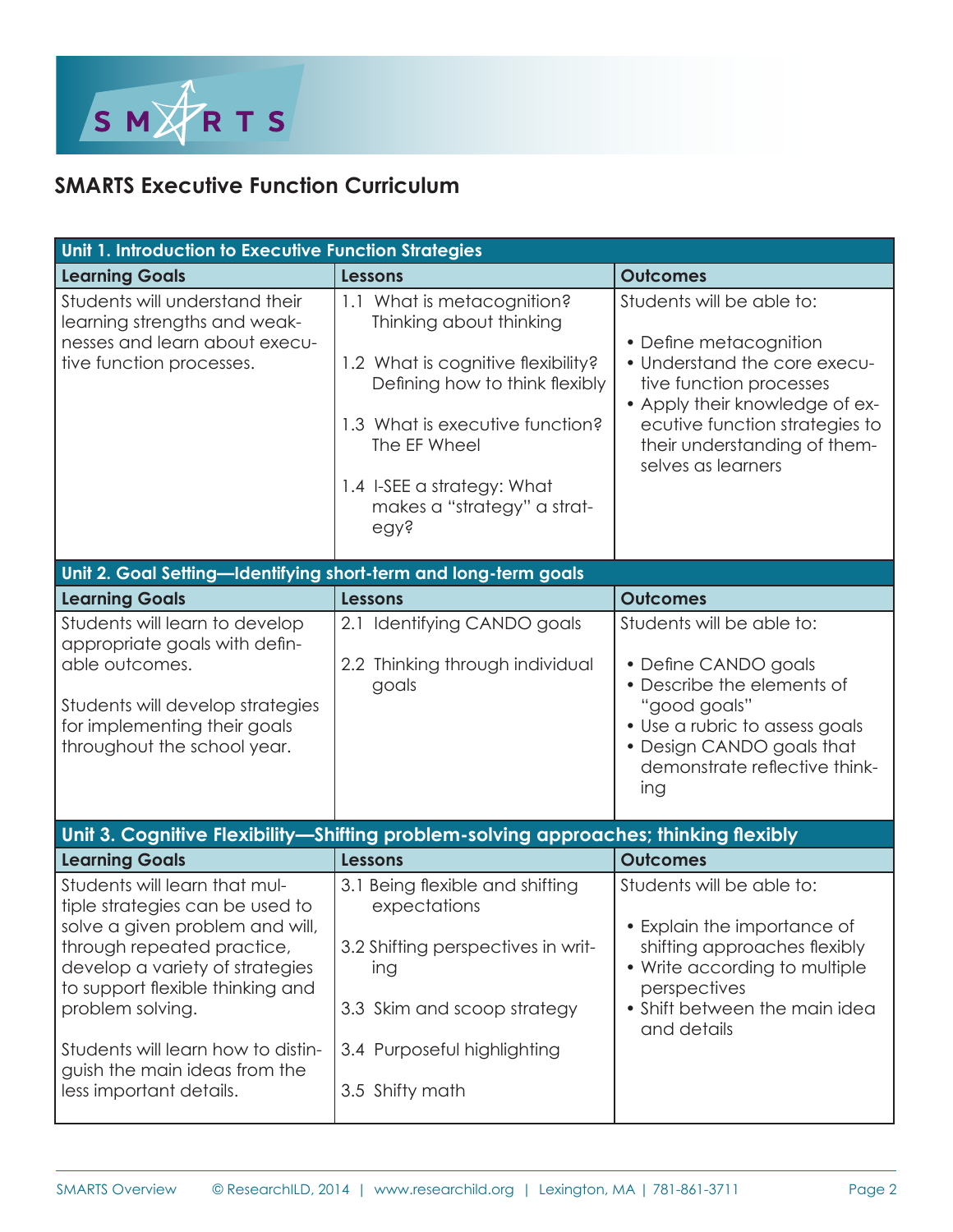

| Unit 4. Organizing and Prioritizing—Sorting and ordering information based on relative importance                                                                        |                                                                                                                                                                                                         |                                                                                                                                                                                                                                                                                                  |  |  |
|--------------------------------------------------------------------------------------------------------------------------------------------------------------------------|---------------------------------------------------------------------------------------------------------------------------------------------------------------------------------------------------------|--------------------------------------------------------------------------------------------------------------------------------------------------------------------------------------------------------------------------------------------------------------------------------------------------|--|--|
| <b>PART A: Organizing Materials and Prioritizing Time</b>                                                                                                                |                                                                                                                                                                                                         |                                                                                                                                                                                                                                                                                                  |  |  |
| <b>Learning Goals</b>                                                                                                                                                    | <b>Lessons</b>                                                                                                                                                                                          | <b>Outcomes</b>                                                                                                                                                                                                                                                                                  |  |  |
| Students will learn to organize<br>their materials for school and<br>schedule their time appropri-<br>ately.                                                             | 4A.1 The 4 C's strategy<br>4A.2 Developing an under-<br>standing of time<br>4A.3 Prioritizing time<br>4A.4 Monthly planning<br>4A.5 Weekly planning                                                     | Students will be able to:<br>• Explain strategies for orga-<br>nizing belongings and the<br>importance of planning<br>• Use calendars and tools for<br>daily, weekly, and monthly<br>planning<br>• Apply their knowledge of<br>planning to breaking down<br>assignments into meaningful<br>parts |  |  |
| <b>PART B: Organizing Ideas and Information</b>                                                                                                                          |                                                                                                                                                                                                         |                                                                                                                                                                                                                                                                                                  |  |  |
| <b>Learning Goals</b>                                                                                                                                                    | <b>Lessons</b>                                                                                                                                                                                          | <b>Outcomes</b>                                                                                                                                                                                                                                                                                  |  |  |
| Students will gain the knowl-<br>edge and the strategies neces-<br>sary to organize information for<br>reading, writing papers, taking<br>notes, and studying for tests. | 4B.1 Sorting and categorizing<br>using BOTEC<br>4B.2 Bottom-up vs. top-down<br>thinkers<br>4B.3 Note-taking from a lesson<br>4B.4 Using the Triple-Note-Tote<br>4B.5 Studying with the PPCQ<br>strategy | Students will be able to:<br>• Describe strategies for or-<br>ganizing thoughts for note-<br>taking, essay writing, and<br>studying<br>• Integrate memory strategies<br>with organizational strategies<br>to enhance understanding of<br>topics                                                  |  |  |
| Unit 5. Remembering-Manipulating information mentally                                                                                                                    |                                                                                                                                                                                                         |                                                                                                                                                                                                                                                                                                  |  |  |
| <b>Learning Goals</b>                                                                                                                                                    | <b>Lessons</b>                                                                                                                                                                                          | <b>Outcomes</b>                                                                                                                                                                                                                                                                                  |  |  |
| Students will learn and imple-<br>ment strategies to efficiently<br>and accurately store and recall<br>important information.                                            | 5.1 Why is working memory<br>important?<br>5.2 Using cartoons and associa-<br>tions to remember<br>5.3 Using crazy phrases and<br>stories to remember<br>5.4 Creating strategies for re-<br>membering   | Students will be able to:<br>• Define memory strategies in-<br>cluding acronyms, cartoons,<br>and crazy phrases<br>• Apply memory strategies to<br>important information across<br>academic content areas                                                                                        |  |  |